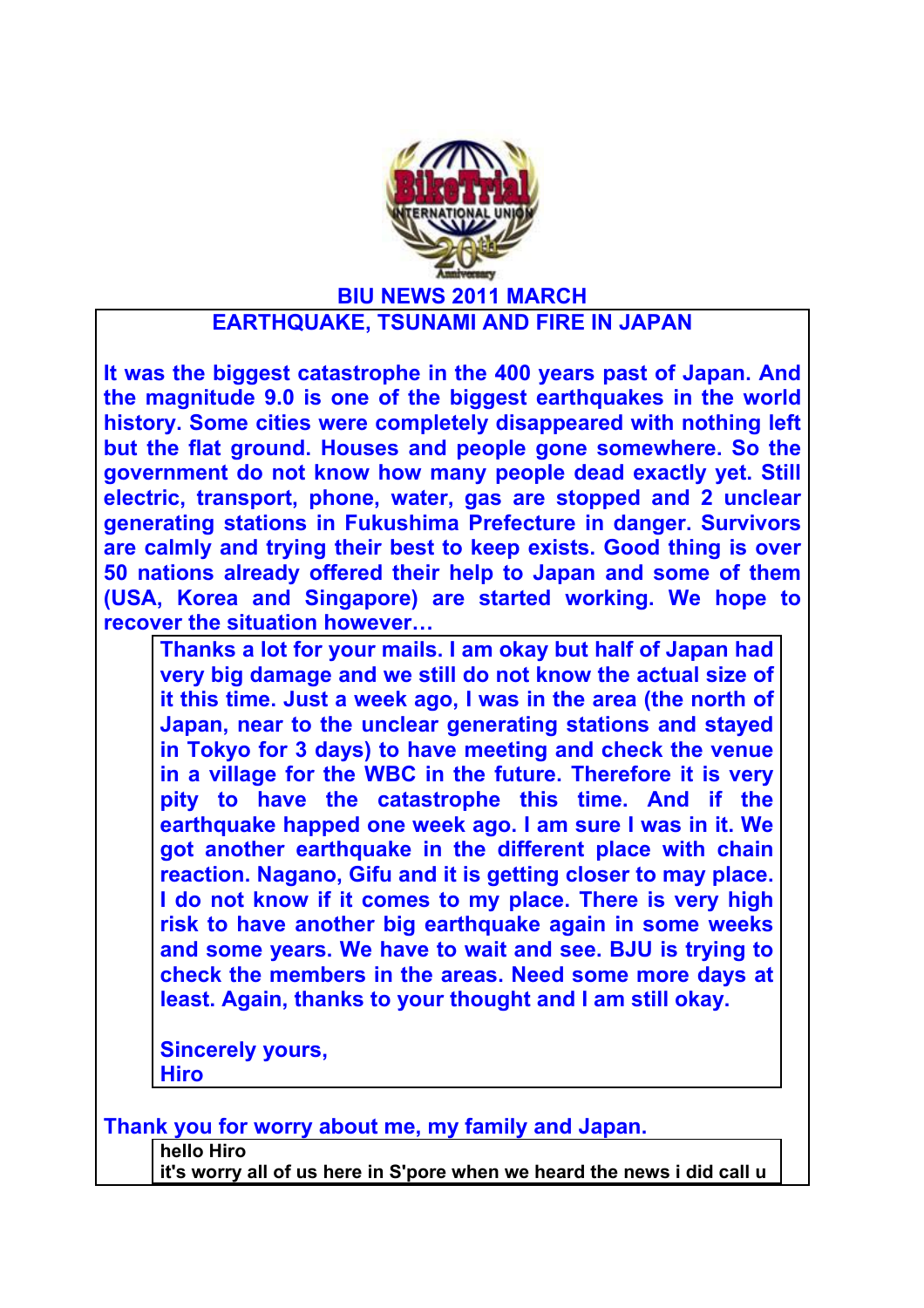| but no response bless that u n family are alright waiting to hear from<br>u take care                                              |  |
|------------------------------------------------------------------------------------------------------------------------------------|--|
| Dear Hiro,                                                                                                                         |  |
| Wish Yuna, you and your family are well now!! Natural disasters                                                                    |  |
| cann't subvert us!! God bless Japan and I am supporting for you                                                                    |  |
| always.                                                                                                                            |  |
| Sincerely yours,                                                                                                                   |  |
| <b>Kevin</b>                                                                                                                       |  |
| Dear Hiro,                                                                                                                         |  |
| I am in Torredenbarra in Catalonia attending first round of Europen                                                                |  |
| Cup 2011. I am worried about news from Japan showing earthquake                                                                    |  |
| and tsunami waves. I hope you your family and all members of our                                                                   |  |
| BikeTrial family are good. We are very sorry about it. Hopefully I'll                                                              |  |
| get a good news from you.                                                                                                          |  |
| Warm regards,                                                                                                                      |  |
| Libor                                                                                                                              |  |
| Dear Maria, Pere, Ot,                                                                                                              |  |
| Do you have any news about Hiro and other friends? I am very                                                                       |  |
| worried about them.                                                                                                                |  |
| Thank you for your answer.                                                                                                         |  |
| Libor                                                                                                                              |  |
| Dear Hiro,                                                                                                                         |  |
| News that Tsunami in Japan, are you okay?                                                                                          |  |
| Sincerely yours,                                                                                                                   |  |
| <b>Yosnison Maretsa</b>                                                                                                            |  |
| Dear Hiro.                                                                                                                         |  |
| Hoping you and your family are in safe place after the earthquake.                                                                 |  |
| unpeaceful moments for your country. All our support from Spain<br>and all Biketrial family. All Biketrial people in Japan are ok? |  |
| <b>Yours sincerely</b>                                                                                                             |  |
| <b>Enric Gibert Castroverde</b>                                                                                                    |  |
| <b>BikeTrial Associació Catalana</b>                                                                                               |  |
| Responsable Comunicació                                                                                                            |  |
| Dear Hiro,                                                                                                                         |  |
|                                                                                                                                    |  |
| No good news are being released on the TV. Is everything Ok with                                                                   |  |
| you and your family? It is being said to have been a strong                                                                        |  |
| earthquake                                                                                                                         |  |
|                                                                                                                                    |  |
| <b>Maria Isern</b>                                                                                                                 |  |
| Dear Hiro,                                                                                                                         |  |
| How are you???????????                                                                                                             |  |
|                                                                                                                                    |  |
| <b>Best regards</b>                                                                                                                |  |
| Ot Pi                                                                                                                              |  |
| Dear<br>Hiro,                                                                                                                      |  |
| I hope you have not bad news for you and your family after the                                                                     |  |
| terrible earthquake in your country I saw the very big fire with gas                                                               |  |
| terrible<br>and<br>petrol                                                                                                          |  |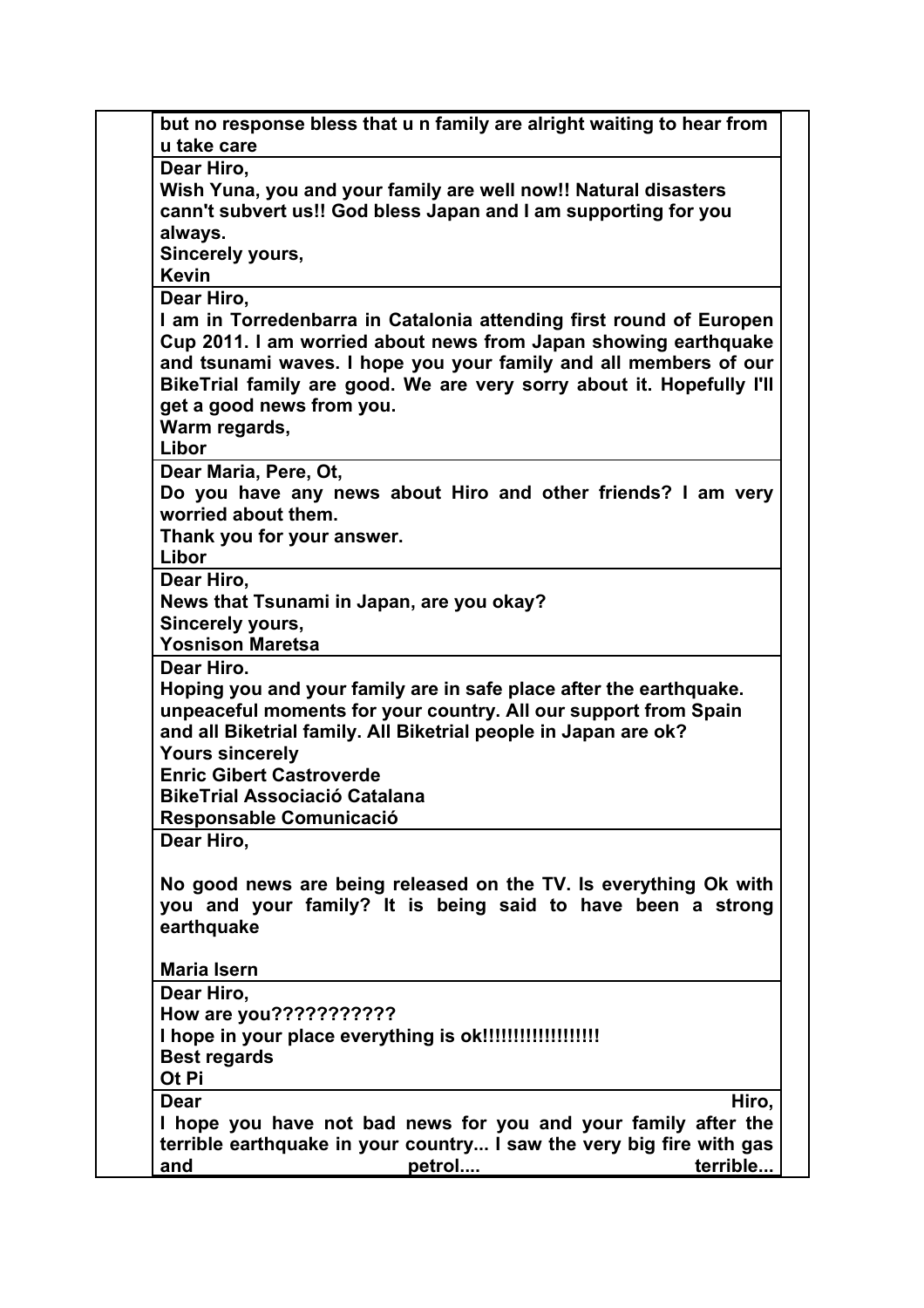| <b>Best</b>                                                         | regards, |
|---------------------------------------------------------------------|----------|
| Jean-Luc                                                            |          |
| Dear                                                                | Hiro,    |
| We are thinking of all our friends in Japan right now and sincerely |          |
| hope that you and others have not been personally affected by the   |          |
| terrible disaster brought on by the earthquake further north in the |          |
| country.                                                            |          |
| Regards,                                                            |          |
| <b>Brian and Ada</b>                                                |          |
| Hiro                                                                |          |
| Sad to see all what happens to Your nation! Hope You and your       |          |
| family are ok.                                                      |          |
| <b>Kristaps</b>                                                     |          |

**News No. 009 dated 12/03/2011**

## **FROM CHINA**

**Jason has sent me below news. Thanks for putting it on the website. First, congratulations to Chinese rider Zhao. He got 14 place in the world as the first Chinese rider in the history of Biketrial. We hope his better results this year. The event in Japan, Kameoka cup and the 1st High school & College championship was very successful. The event was held with the corporation of Hiro and Japan Biketrial Students Union.** 

**Hiro is planning to hold next Kameoka cup on 27/March. It will be the 3rd events of KC in this year. Just one year ago, Hiro invited Taiwanese girl Lee Pei-yu for KC and she took part it and practiced with Yuna (national champion 2011) for 10 days while she stayed Japan. We wonder how is she doing now. Any way it could be nice to have riders from the overseas again. Hiro is waiting for the contact any time.** 

**Dear Hiro**

**2011 BIU Category and Elite List:** http://www.xbreaker.com/ArticleShow.asp?ArticleID=2960

**Kameoka Cup 12:** http://www.xbreaker.com/ArticleShow.asp?ArticleID=2962

**Japan High School and College Championship:** http://www.xbreaker.com/ArticleShow.asp?ArticleID=2963

**Best Regards Jason**

**News No. 008 dated 11/03/2011**

**FROM SINGAPORE**

**Hi Hiro,**